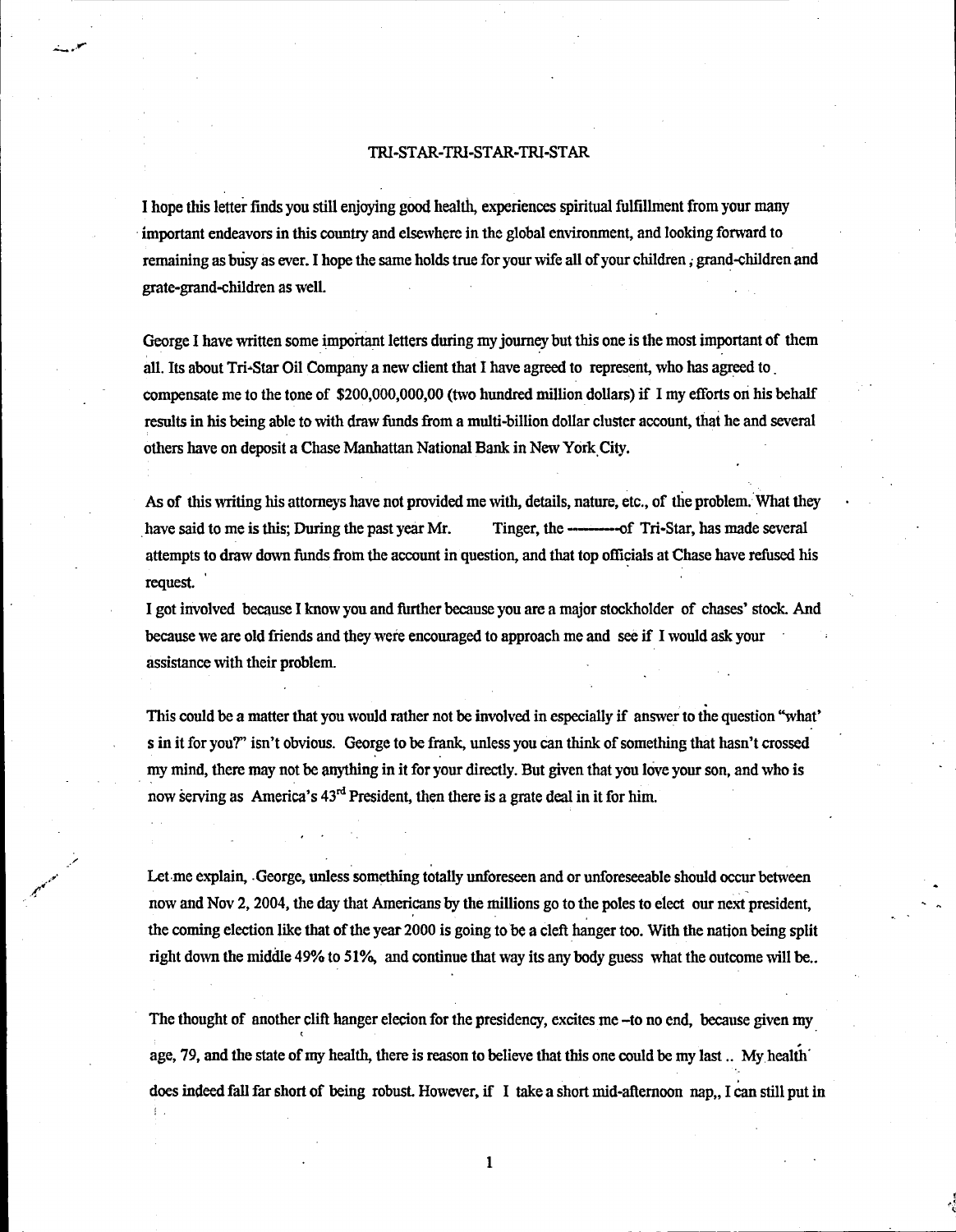a reasonably active 8 hour day. therefore I am a long way from being feeble. Because this could be my farewell effort, as far as being involved in a national campaign I want to spend the coming year on the campaign trial. Thus, I want to be out there on the hoisting, on the front line, in the trenches, doing my thing, and thus my utmost to assure that #43 is elected to a second term.

I serious am I? I have already planned a 36 cities tour, across the country to each city that houses a Federal Reserve Regional or District Bank. Thses are the cities where I will conduct a 3 day seminar/workshop, that I have entitled Ready-Willing-&-Able.

Ready-will-and able, is 3 day event, designed to render American's citizens Ready-Willing-&-Able, to do what must be done both individually and collectively to do the following; keep America Free, Strong, Secure, Stable, Prosperous and Assured of a promising Future.

During these 3 day events, I drive home the following truth; and that is to achieve the factors sighed in the above sentence,. America must continue to be the world's number one economic/military super power, and if not that then certainly no less than first among equals. And of course, to achieve either of the latter, we must continuously develop a workforce that world class and seconded to none, and of course that rest on our willingness to continuing to further establish education and training systems that world class and second to none. That will be a priority requirement throughout the entire  $21<sup>\mu</sup>$  Century a beyond.

George I did my first R-W-&-A seminar/workshop in Denver Colorado, shortly after I accepted a short term assignment, as a professor at the Denver University Business College. Sept. 1991. Its impact on the students was such that I started doing it all over the country and receiving rave notices each time I did it. When #43 became our president it became obvious that R-W-&-A' s mission, goals, and objectives fit hand and glove with #43, domestic agenda, namely his Leave not child behind, his Low and moderate income home ownership policy and by all means his Faith Based Initiative Agenda.

Now let me shift to economic circumstances and votes for a moment; The Black Christian and White Christian vote is going to be big, big, big, if not the deciding factor in this coming election. And as to the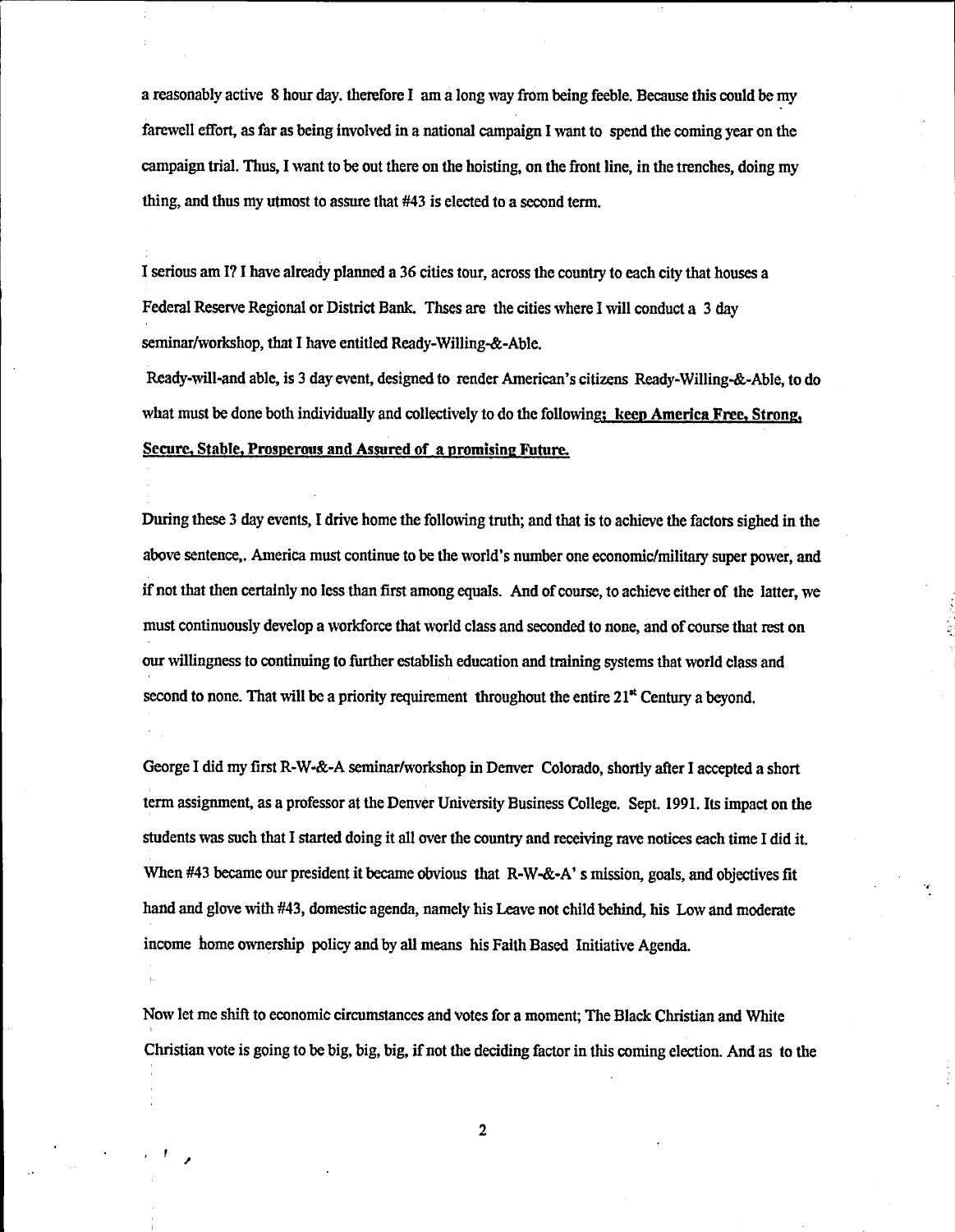Black vote, there are 14 million African Americans living in the above mentioned cities that I'll appear in during the 36 city tour. And the good news is this; The 2000 censuses indicates, that of the nation's 36 million African Americans, 24 million attend church 2 to 3 times a month. That means that a significant number if not the vast majority of the 14 million that live in the above 36 cities can be reached through the various church leadership and church congregations. Remember, church congregations are the ones that sponsor my 3 day R-W-&-A, Life Management Career Development Seminar/ Workshops.

George you should know this, that when me and my staff conduct the seminar/workshops, on Friday, and Saturday, I usually end up delivering the 11;00 O'clock Sunday morning worship service. Because of the local media coverage I get on Friday and Saturday, its not uncommon for a large number of white Christian church congregations come to hear me preach.

Ohl yes I forgot to tell you this; I am a licensed minister. I became one in 1967. However, instead of accepting a congregation to pastor, I re-entered the political and used my speaking skills, and spiritual energy, to make good things happen in the governing arena. And guess what? Thje Affirmative Action Enforcement Policy is one of the good things that I am happen at the national level.

And that incidentally is one of the good things, that causes people to come in droves wherever I appear. They want to hear my views about its benefits on the one hand, and what can be done, in the next 25 years that the court. to no longer need it any loner on the other. In the recent Michigan Law School Case. Sandra Day O'Connor, speaking for the majority, in that *S* to 4 decision, "The court Expects in *25* years

Since that ruling was announced not a day goes by, without my being ask, where do we go from here, what do we do now, how can we do what must be done, during the next 25 years to no longer need it any longer? George, those question were tayler made for my R-W-&-A Seminar/workshops. In fact it seems as though, I am clearvoient and I know that this hour in our history was coning. Therefore, I developed it ahead of time so I would be ready when it arrived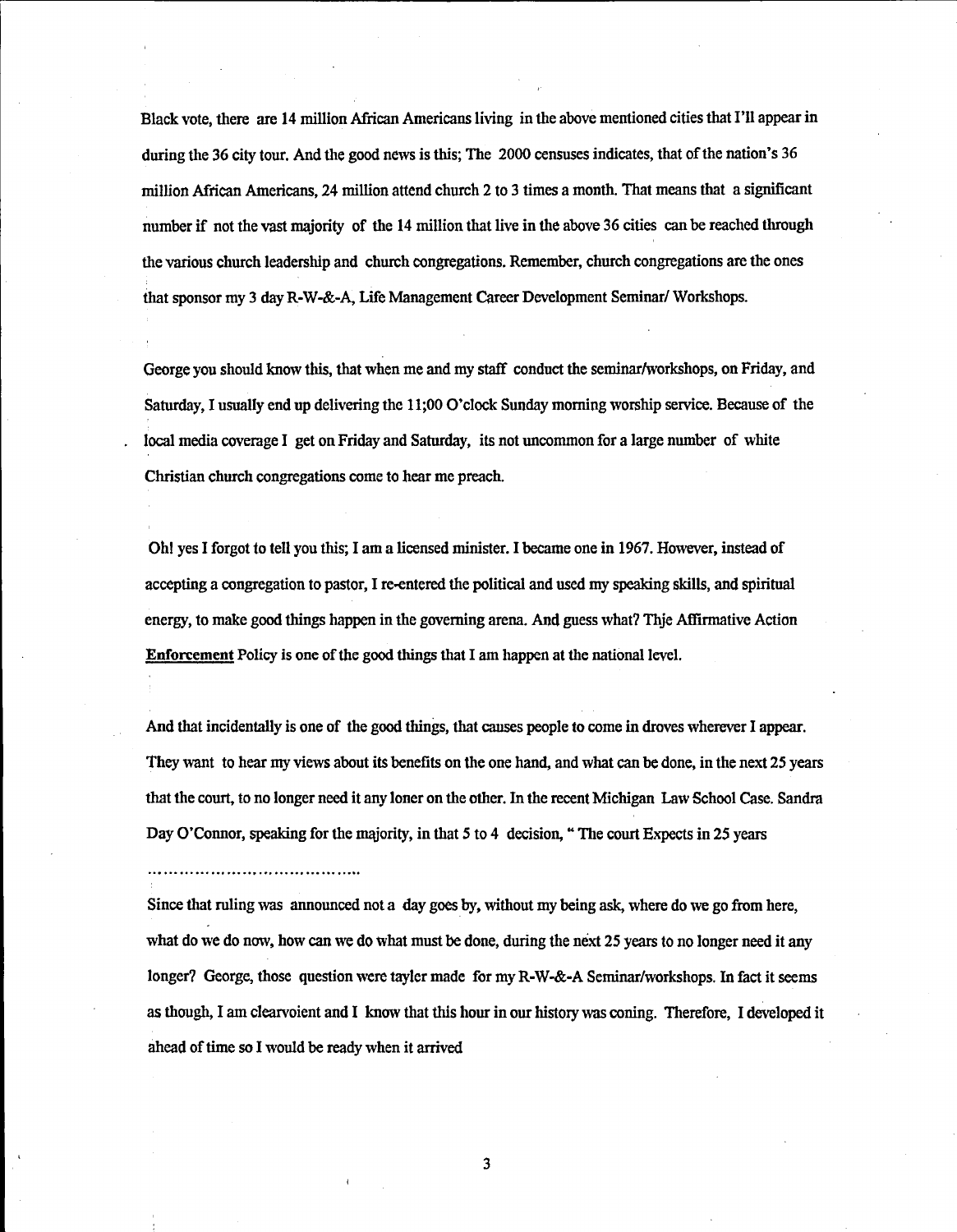Be that as it may,. George because this could be my last attempt to help elect a president, I want to make my contribution my way. Thus, I have no desire whatsoever, to be involved with the campaigns official operations. Why? Because I know my value, my following and my constituency better than anyone, Therefore I want to keep my distance from his official organization, and not only that but organized and underwreite it with my money. Money, that I have earned on my own. You read that right, as expensive as it will be, the staffing, traveling, publishing training manuals, etc., I want to fund the entire 36 city tour with my funds, money that I earned on my own and that belongs to me.

This is where you come and Tri-Star come into the picture. Tri-Star has billions of dollars in cluster mentiond above in a account on deposit at Chase Manhattan National Bank in New York city. And as I said above, during the recent past, they have tried unsuccessfully to draw down as significant amount of the funds and deposit them a account at Wachovia National Bank. However for reason , they have yet to be explained to Tri-Star's satisfaction,, they have been unable to do so. And according to Tri-Star's law firm and as the late Winston Churchill would say they have not only ran into a iron curtain but a stone Wall of silence to boot.

During these repeated efforts, Tri-Star's attorneys, who do business with Pacific Rim Development Group LLC, a commercial and residential development firm, in formed them of our relationship, with your and suggested that since you are a major stokehold, at Chase Manhattan National Bank, its possible that you might appeal to the Banks, Chairman of the Board and/or CEO, if they are not the same to resolve this matter and allow their client to withdraw his billions from the cluster account a deposit it a Wachovia .

.Although the insist vehemently that going to court with this matte is the very last thing they want to do, my client's attorney's have informed me that should I be unable to assist them, then the minute that's evident, they'll go to court and file a action against Chase and let the court settle the matter. Although I haven't seen their brief and have no idea whatsoever, what their charges will be, I do know this;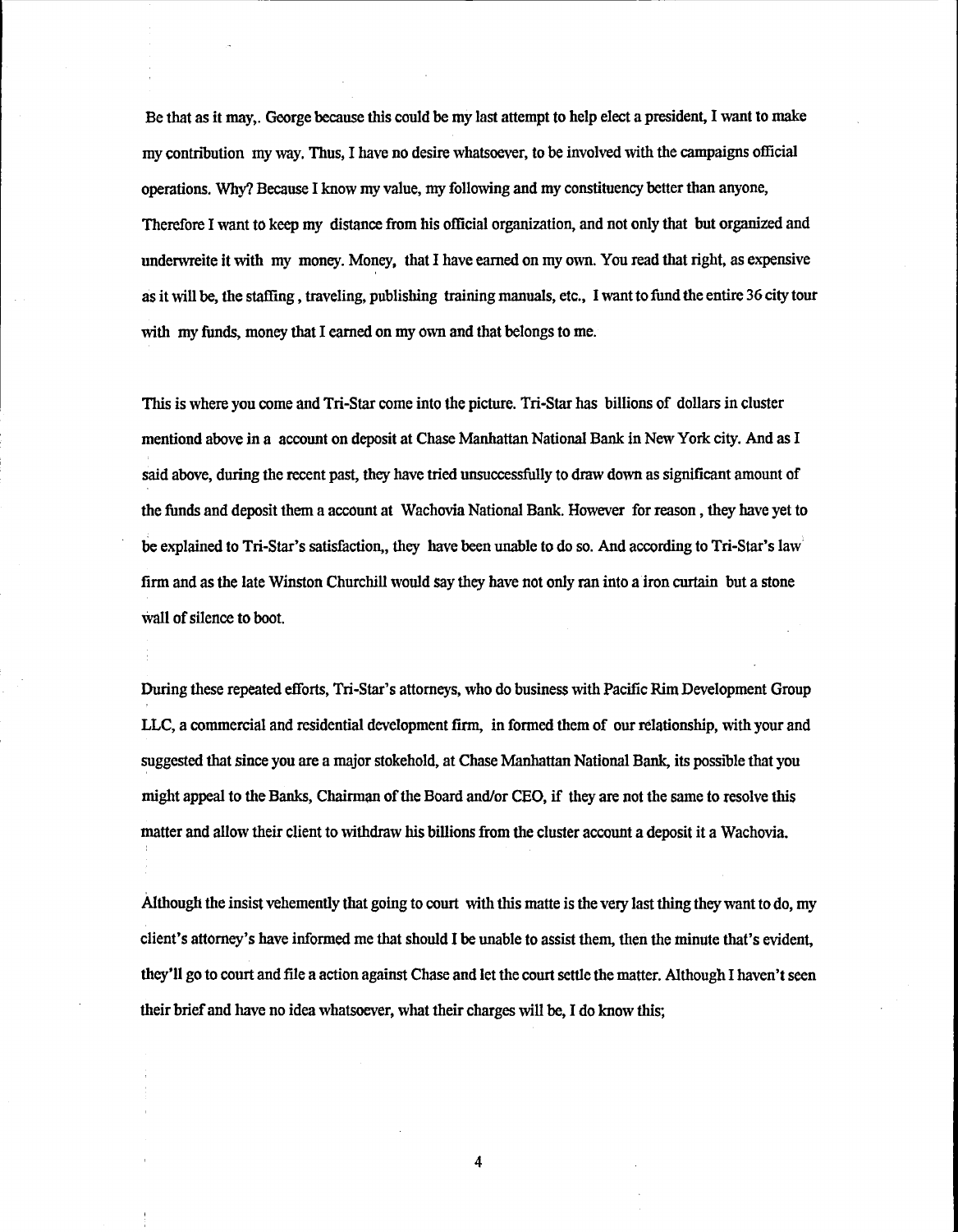The attorneys in question insist, that from to top down , the executive suits to the lowest persona on the finns managing table their charges will prove super embarrassing to Chase. Again, I have no idea what's in their brief, I am simply sharing with you what they have shared with me. Having said that now comes the part that stimulated my interest and cause me sign a letter agreement agreeing to assist them with this problem,

George, along with a standard retainer payment our letter agreement includes a sentence regarding a contingency fee .. It states this: that if my efforts, results in Tri-Star, being allowed to withdraw its money from the cluster account in question, Tri-Star, will pay me \$200,000,000.00 (two hindered million dollars) for my setvices. George that's the money that I'll used to fund the above mentioned 36 tour that I am in the process of scheduling.. Its goes without saying with that amount I'll suddenly become not just everyday garden verity rich, I'll actually be wealthy.

Can you imagine a 79 year old Black man, and a life long Rrepublican to boot, and to add insult to injury the father of the nation's Affirmative Action Enforcement policy as welt, earning \$200,000,000,00, and thus becoming wealthy at the ripe old sunset age of 79 ? . If that doesn't prove that America is in fact a oolor blind society, and doesn't practice age discrimination, pray tell me what will.

George, the very minute Tri-Star, issues me my check, 72 hours after the draw down the amount their seeking, they pay me my contingency fee. At that point I'll open a parent account at chase. Then I'll have a Chase investment advisors, assist me in establishing the following trust accounts. Of he total amount, \$200,000,000,00, I'll deduct 30% and divide it as follows: I'll deposit 10% in a account for me and Bemice, a second 10% for our direct off-spring, ( we were both married before w were married and have off-spring from those unions, and the final I 0%, will be deposited in a trust account, for our grandchildren, grate-grandchildren and grate-grate-grandchildren.

Having done the above, I'll contribute the remaining 70%, to FOAFU. And immediately began making arrangements for the 36 city tour that I mentioned above. Incidentally my preliminary Plans call for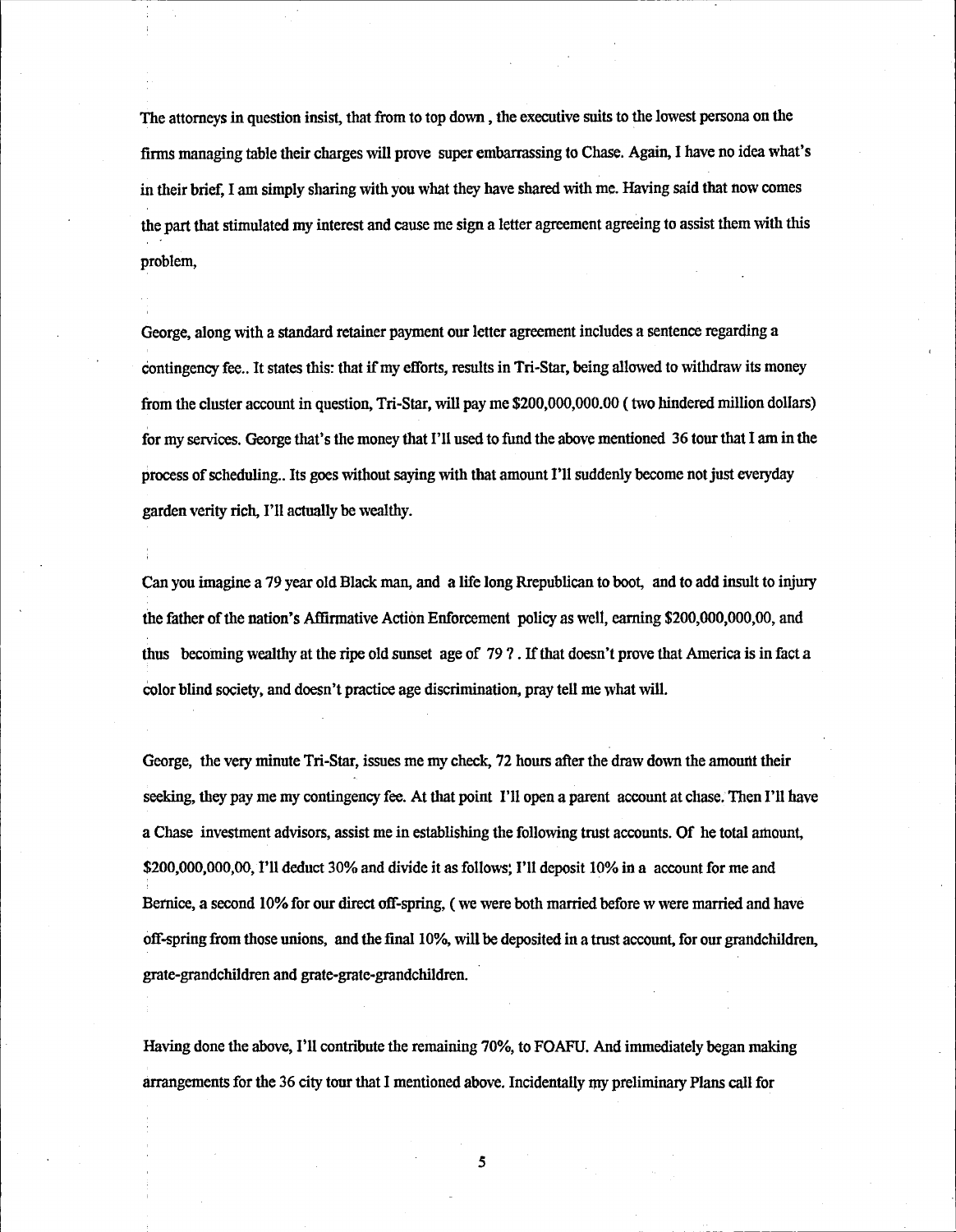establishing the national office for FOAFU in the Kansas City metropolitan Area, a regional office in Seattle, Washington, and another in Washington, DC. Why those particular cities, Because I have established a positive reputation in those communities during the peak performance years of my life's journey. Therefore, I can look forward to not only getting fair press but good press for FOAFU in those cities.

George, within less that a month after those accounts are open, I will have hired a start-up staff, to jumpstart, the project, For example, if the \$200,000,000,00, is in my position, by of before mid-December 2003, I'll be ready to get the show on the road when January 2004, ML-Kings Birthday Month arrives. The next month is Black History Month, February 2004 . When it arrives I'll will been and continue to be all over national TV, telling the story of FOAFU, and its efforts, to implement the presidents faith based agenda, and the other to components of his humanitarian agenda. His, Leave no Child Behind and his Low and Modem Income Home Ownersjhip Policy And guess what again? My nation wide involvement wont cost him or his campaign a single red penny, nor will my organization, need any direct or indirect from bis campaign organization.

We, me and my group will be on our own, doing our thing with our own resources, at no cost to his campaign, the RNC, GOP, elected officials whatsoever. We'll be a greater assent to them then can be for us.

George, when I accepted that account, I assumed that evetything is on the up and up, As of this writing I know of nothing that would be embarrassing to either you or me personally. I not only respect you and your family far too much to cause you any problems . I value our years of working together, and the friendship that has developed over the 3 decade period much too much for that

Therefore, if its at all possible do what you can to help me with this one. If you can help me you can be assured that you wont regret it. It would be wonderful if I could hear from you on this matter immediately. And if not that then before Friday December ---, 2004